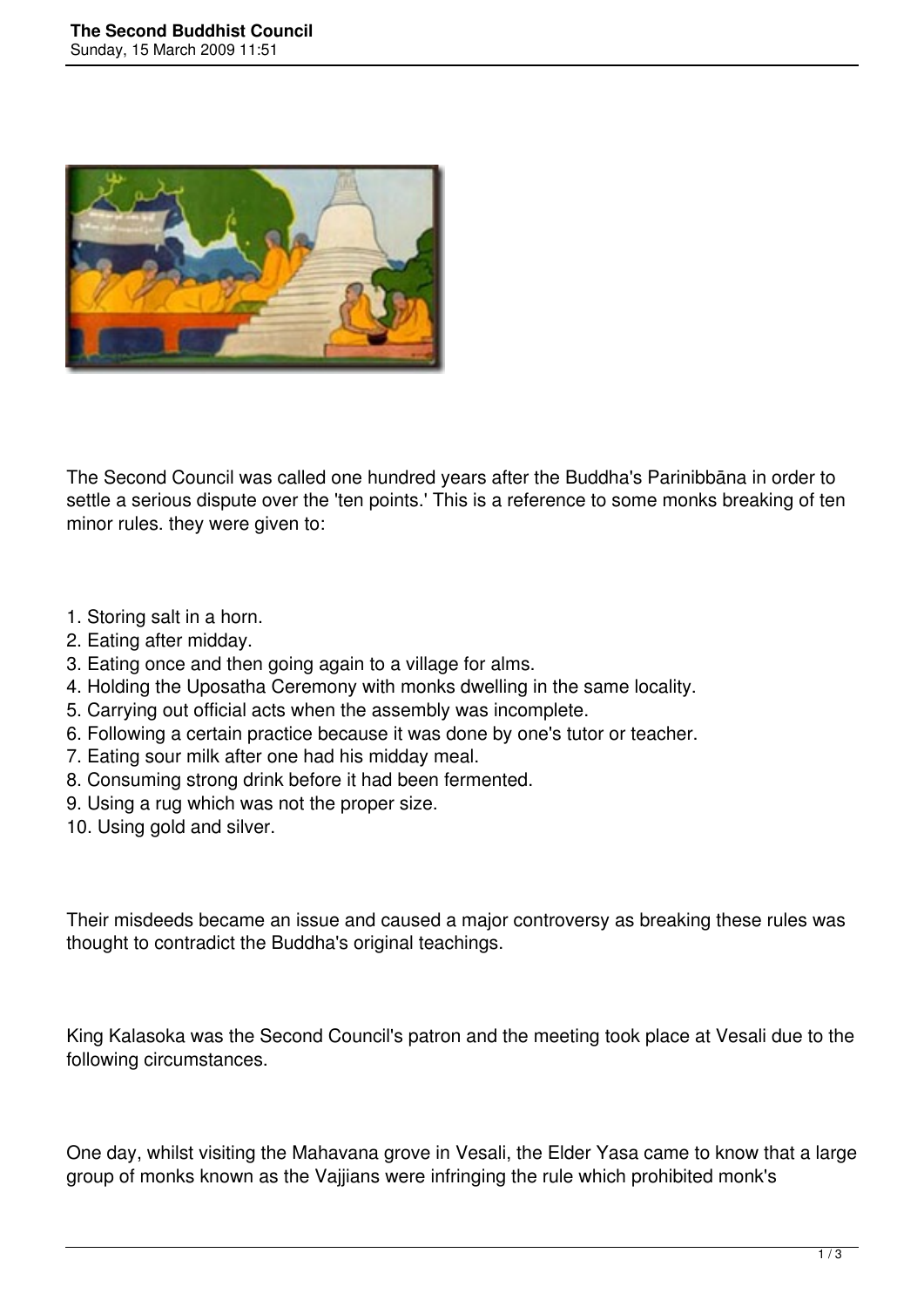accepting gold and silver by openly asking for it from their lay devotees. He immediately criticized their behavior and their response was to offer him a share of their illegal gains in the hope that he would be won over. The Elder Yasa, however declined and scorned their behavior. The monks immediately sued him with a formal action of reconciliation, accusing him of having blamed their lay devotees. The Elder Yasa accordingly reconciled himself with the lay devotees, but at the same time, convinced them that the Vajjian monks had done wrong by quoting the Buddha's pronouncement on the prohibition against accepting or soliciting for gold and silver. The laymen immediately expressed their support for the Elder Yasa and declared the Vajjian monks to the wrong-doers and heretics, saying "the Elder Yasa alone is the real monk and Sakyan son. All the others are not monks, not Sakyan sons."

The Stubborn and unrepentant Vajjian monks then moved to suspend the Venerable Yasa Thera without the approval of the rest of the Sangha when they came to know of the outcome of his meeting with their lay devotees. The Elder Yasa, however escaped their censure and went in search of support from monks elsewhere, who upheld his orthodox views on the Vinaya. Sixty forest dwelling monks from western countries and eighty monks from the southern regions of Avanti who were of the same view, offered to help him to check the corruption of the Vinaya. Together they decided to go to Soreyya to consult the Venerable Revata as he was a highly revered monk and an expert in the Dhamma and the Vinaya.

As soon as the Vajjian monks came to know this they also sought the Venerable Revata's support by offering him the four requisites which he promptly refused. These monks then sought to use the same means to win over the Venerable Revata's attendant, the Venerable Uttara. At first he too, rightly declined their offer but they craftily persuaded him to accept their offer, saying that when the requisites meant for the Buddha were not accepted by him, Ananda would be asked to accept them and would often agree to do so. Uttara changed his mind and accepted the requisites. Urged on by them he then agreed to go and persuade the Venerable Revata to declare that the Vajjian monks were indeed speakers of the Truth and upholders of the Dhamma.

The Venerable Revata saw through their ruse and refused to support them. He then dismissed Uttara.

In order to settle the matter once and for all, the Venerable Revata advised that a council should be called at Valikarama with himself asking questions on the ten offenses of the most senior of the Elders of the day, the Thera Sabbakami. Once his opinion was given it was to be heard by a committee of eight monks, and its validity decided by their vote. The eight monks called to judge the matter were the Venerables Sabbakami, salha, Khujjasobhita and Vasabhagamika, from the